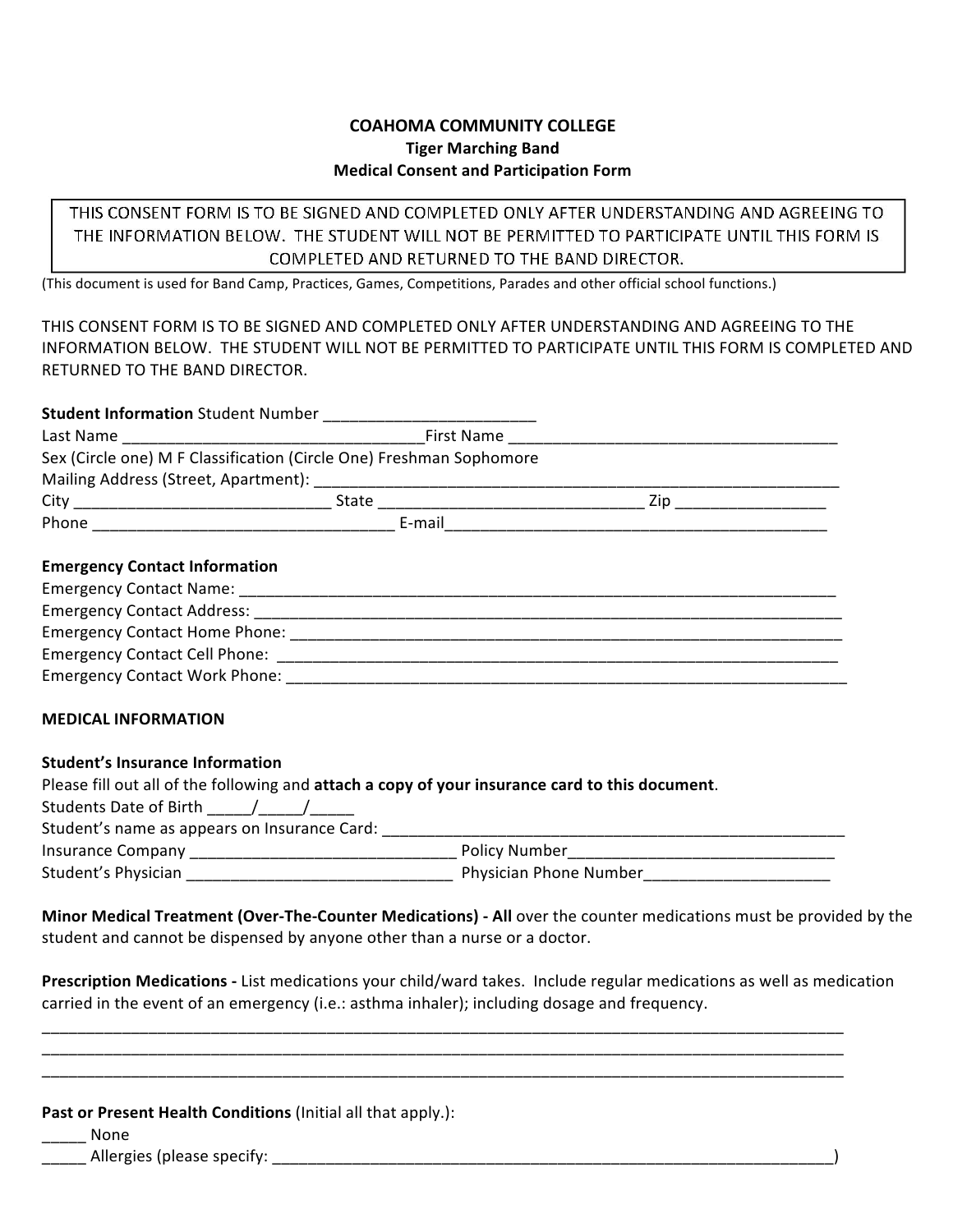Student Name \_\_\_\_\_\_\_\_\_\_\_\_\_\_\_\_\_\_\_\_\_\_\_\_\_\_\_\_\_\_\_\_\_\_Student Number: \_\_\_\_\_\_\_\_\_\_\_\_\_\_\_\_\_\_

**Medical Conditions** (Initial all that apply):

**EXECUTE:** Asthma **EXECUTE:** Contact Lenses **CONSILER** Hemophilia

Diabetes 1. Kidney Disease 1. ADHD

\_\_\_\_\_ Convulsive / Seizures \_\_\_\_\_ High Blood Pressure \_\_\_\_\_ Cancer / Leukemia

Heart Trouble / Murmur \_\_\_\_\_\_ Other (Please specify): \_\_\_\_\_\_\_\_\_\_\_\_\_\_\_\_\_\_\_\_\_\_\_\_\_\_

*Please include an additional sheet for more information, description, or instructions* 

## **CONSENT FOR MEDICAL TREATMENT (By Medical Professionals)**

Please initial beside each paragraph and sign at the bottom of this section.

I hereby give my permission to the band director to secure proper medical treatment for me in the event of a medical emergency.

I give my permission to travel with the Coahoma Community College and Coahoma Agricultural High School Tiger Band during the school year 2009-2010 on school buses and coach buses for the purpose of participating in the band's various required activities, including but not limited to football games, concerts, competitions, etc. It is my understanding that these activities will be conducted within and without the State of Mississippi and that some of the activities may be physically strenuous. I understand that I must obey all rules and regulations, which are clearly stated in the Coahoma Community College and Coahoma Agricultural High School Band Handbook, Coahoma Community College Student Handbook and any other relevant policy/procedural manual. In case of serious violation of any rules or regulations I will have to make my own arrangements to return home. Should the above discipline be necessary, I agree to be responsible for any expenses incurred.

In the event that I become ill or sustain an injury while participating in a Band activity, I give permission to the band director to take whatever steps are necessary to administer first aid. In the event that I cannot be reached by telephone, I also consent to an X-ray examination, anesthetic, medical, dental, or surgical diagnosis and treatment including hospital care if necessary and the administration of drugs or medicine to be rendered tome under the general or specialized supervision and upon the advice of a duly licensed physician and/or surgeon. I understand that this consent will apply to all emergency situations and a copy of this form is valid as the original.

\_\_\_\_\_\_!!I!consent!to!medical!treatment!and!assume!full!responsibility!and!liability!of!any!and!all!expenses,!damages,! accidents, illnesses, injuries, or medical expenses of and to my child/ward or our property resulting from participation in all band activities.

\_\_\_\_\_\_ I attest and affirm that I have no limitations that should prevent participation in any band activities and I have not been advised to or informed by anyone to the contrary (If there is a condition, I understand that I must describe it in the "Other Medical Limitations" section of this form on page 2 of this document. I further agree to inform the appropriate school official if my physical condition changes in any way and at any time that may affect my participation in future school or band activities

Lought III further agree that the medical and emergency information provided on this form and any attached documents are accurate and current.

I understand that Coahoma Community College and Coahoma Agricultural High School will not be responsible for the liability of insurance coverage of private or public carriers. Neither Coahoma Community College, Coahoma Agricultural High School, nor the sponsors of the Tiger Band will be responsible for personal injury to my child/ward or for the loss or damage of his/her personal property.